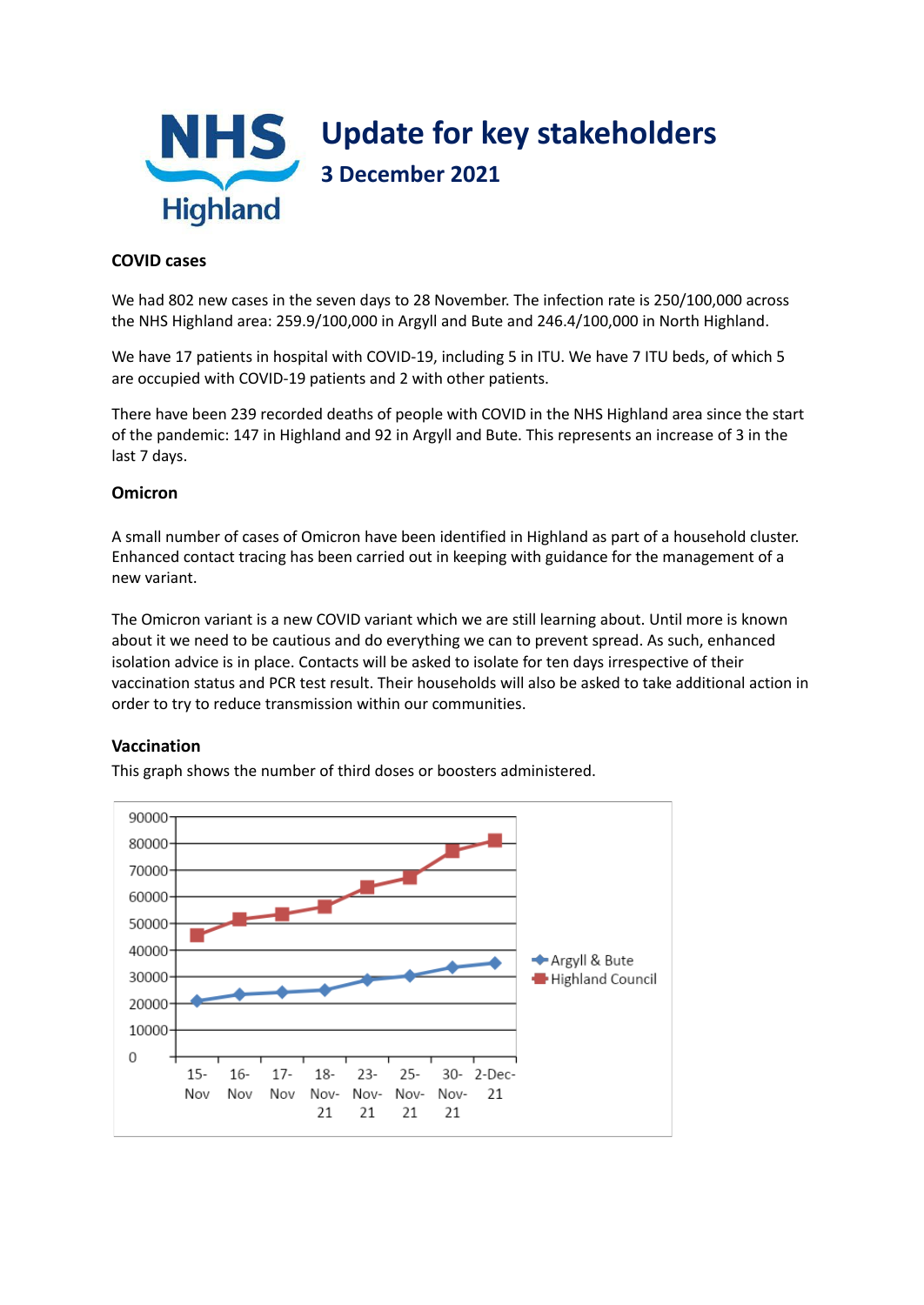The COVID booster programme was extended this week with the addition of all adults, and a reduction in the gap between doses from 24 weeks to 12.

People in their 40s are being asked to book COVID boosters online on the national portal, other than for patients on Coll, Colonsay, Jura, Tiree, Bute, and the three practices on Islay, and the Small Isles of Rum, Eigg, Muck and Canna, where vaccination will be delivered by GPs. We are adding further clinics at a range of locations across Highland and Argyll and Bute. Anyone not booking via the portal will be contacted with an appointment later in the programme.

## **Moray Maternity Services Review**

A report [published](https://www.gov.scot/publications/report-moray-maternity-services-review/) today reviews maternity services across Moray. The review was requested by the Cabinet Secretary for Health and Sport. The Review Group spoke to women and their families, staff from NHS Grampian and NHS Highland, political representatives, advocates and other stakeholders.

The Group considered six models:

**Model 1**: Current model (*status quo*)

**Model 2**: No intrapartum services (services provided during the act of birth) in Moray

**Model 3**: Community Maternity Unit in Dr Gray's, linked mainly to Aberdeen

**Model 4**: Community Maternity Unit in Dr Gray's, linked mainly to Inverness

**Model 5**: Rural consultant-supported Maternity Unit in Dr Gray's

**Model 6**: Consultant-led maternity unit in Dr Gray's

The Review Group considered Models 1 and 2 inappropriate, so concentrated on Models 3 to 6.

## **Short term recommendations:**

NHS Grampian to implement a "Community Maternity Unit" (Model 4) at Dr Gray's. Elective (planned) Caesarean sections to be offered at Dr Gray's. More women in need of specialist care to give birth in Raigmore rather than Aberdeen.

## **Longer term recommendations:**

NHS Grampian to consider moving to a "Rural Maternity Unit" (Model 5) supported by a consultant (senior doctor) and with 24/7 medical cover.

It is for Scottish Government to decide whether and how to implement the recommendations. We will work with them, NHS Grampian and other partners.

We welcome the recommendation that maternity provision at Raigmore Hospital is increased to encompass some parents in the Moray area. This represents a significant expansion of services, that would need to be planned and resourced appropriately. It is also an opportunity to further improve the environment and facilities for families using maternity services at Raigmore, to the benefit of all. We have an outline business case for extending provision at Raigmore. This would involve both extending and improving the facilities within the building and recruiting and training more staff. We would expect it to take up to two years to be fully operational.